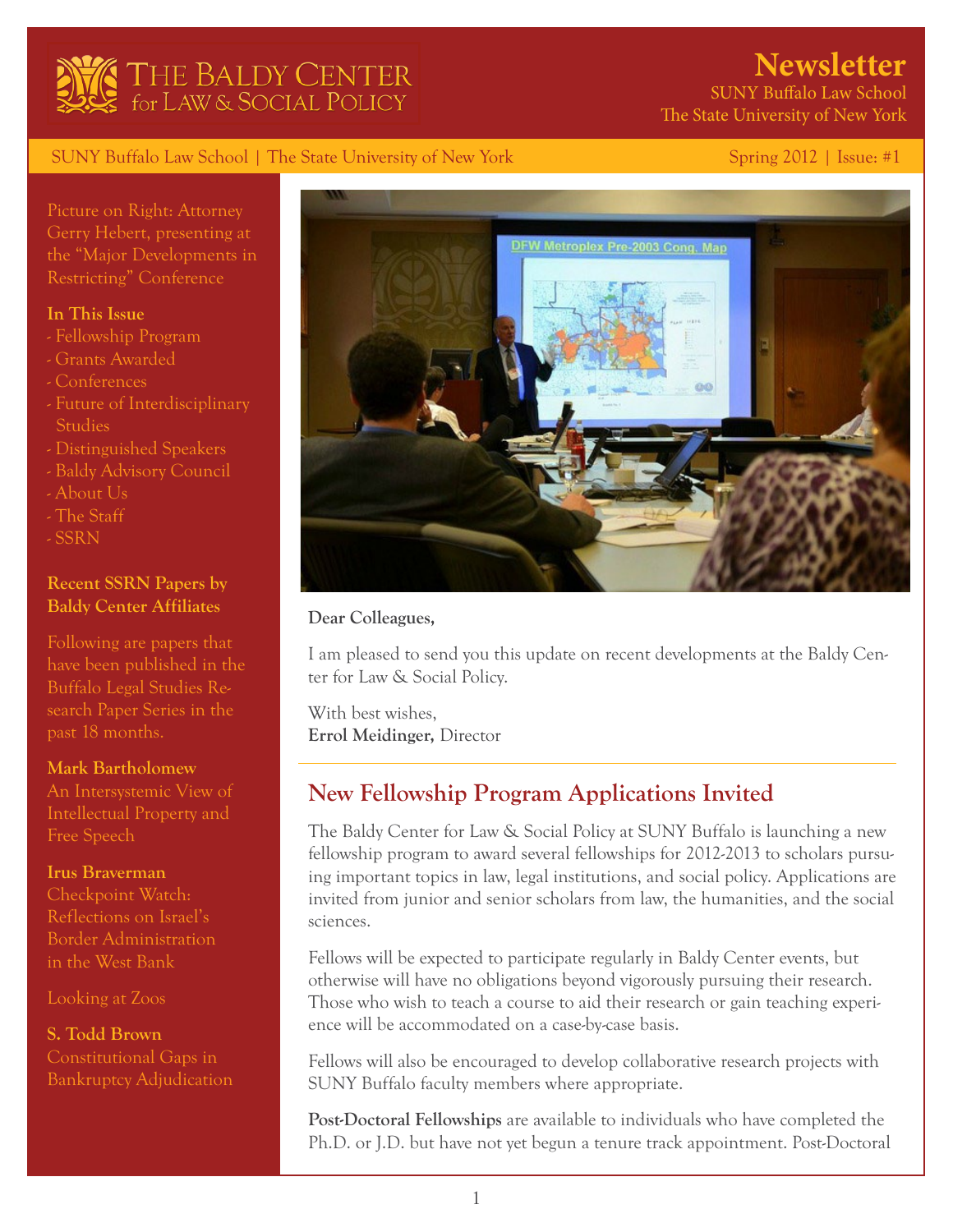## **[David Engel](http://papers.ssrn.com/sol3/papers.cfm?abstract_id=1879404)**

[The Spirits Were Always](http://papers.ssrn.com/sol3/papers.cfm?abstract_id=1879404)  [Watching': Buddhism,](http://papers.ssrn.com/sol3/papers.cfm?abstract_id=1879404)  [Secular Law, and Social](http://papers.ssrn.com/sol3/papers.cfm?abstract_id=1879404)  [Change in Thailand](http://papers.ssrn.com/sol3/papers.cfm?abstract_id=1879404) 

### **[James Gardner](http://papers.ssrn.com/sol3/papers.cfm?abstract_id=2001688)**

[How to Do Things with](http://papers.ssrn.com/sol3/papers.cfm?abstract_id=2001688)  [Boundaries: Redistricting](http://papers.ssrn.com/sol3/papers.cfm?abstract_id=2001688)  [and the Construction](http://papers.ssrn.com/sol3/papers.cfm?abstract_id=2001688)  [of Politics](http://papers.ssrn.com/sol3/papers.cfm?abstract_id=2001688) 

[Election Law as Applied](http://papers.ssrn.com/sol3/papers.cfm?abstract_id=1937899)  [Democratic Theory](http://papers.ssrn.com/sol3/papers.cfm?abstract_id=1937899)

## **[Lise Gelernter](http://papers.ssrn.com/sol3/papers.cfm?abstract_id=1889273)**

[How Much Power Does a](http://papers.ssrn.com/sol3/papers.cfm?abstract_id=1889273)  [Labor Arbitrator Have?](http://papers.ssrn.com/sol3/papers.cfm?abstract_id=1889273) [What the Latest Court](http://papers.ssrn.com/sol3/papers.cfm?abstract_id=1889273)  [Decisions Mean for](http://papers.ssrn.com/sol3/papers.cfm?abstract_id=1889273)  [Arbitrators, Employers,](http://papers.ssrn.com/sol3/papers.cfm?abstract_id=1889273)  [Unions and National](http://papers.ssrn.com/sol3/papers.cfm?abstract_id=1889273)  [Labor Policy?](http://papers.ssrn.com/sol3/papers.cfm?abstract_id=1889273) 

#### **[Stuart Lazer](http://papers.ssrn.com/sol3/papers.cfm?abstract_id=1912098)**

[The Unreasonable Case for](http://papers.ssrn.com/sol3/papers.cfm?abstract_id=1912098)  [a Reasonable Compensa](http://papers.ssrn.com/sol3/papers.cfm?abstract_id=1912098)[tion Standard in the Public](http://papers.ssrn.com/sol3/papers.cfm?abstract_id=1912098)  [Company Context: Why it](http://papers.ssrn.com/sol3/papers.cfm?abstract_id=1912098)  [is Unreasonable to Insist on](http://papers.ssrn.com/sol3/papers.cfm?abstract_id=1912098)  [Reasonableness](http://papers.ssrn.com/sol3/papers.cfm?abstract_id=1912098) 

#### **[Sagit Leviner](http://papers.ssrn.com/sol3/papers.cfm?abstract_id=1884188)**

[Tax Preparers and the Role](http://papers.ssrn.com/sol3/papers.cfm?abstract_id=1884188)  [They Play in Taxpayer](http://papers.ssrn.com/sol3/papers.cfm?abstract_id=1884188) [Compliance: An Empirical](http://papers.ssrn.com/sol3/papers.cfm?abstract_id=1884188)  [Investigation with Policy](http://papers.ssrn.com/sol3/papers.cfm?abstract_id=1884188)  **[Implications](http://papers.ssrn.com/sol3/papers.cfm?abstract_id=1884188)** 

## **[Lynn Mather](http://papers.ssrn.com/sol3/papers.cfm?abstract_id=2038959)**

[Lawyerly Fidelity: An Ethical](http://papers.ssrn.com/sol3/papers.cfm?abstract_id=2038959)  [and Empirical Critique](http://papers.ssrn.com/sol3/papers.cfm?abstract_id=2038959)

[Why Context Matters](http://papers.ssrn.com/sol3/papers.cfm?abstract_id=2038964)

**[Martha McCluskey](http://papers.ssrn.com/sol3/papers.cfm?abstract_id=1846848)** [How the 'Unintended](http://papers.ssrn.com/sol3/papers.cfm?abstract_id=1846848)  [Consequences' Story](http://papers.ssrn.com/sol3/papers.cfm?abstract_id=1846848)  [Promotes Unjust Intent](http://papers.ssrn.com/sol3/papers.cfm?abstract_id=1846848)  [and Impact](http://papers.ssrn.com/sol3/papers.cfm?abstract_id=1846848)

Fellows will receive a stipend of \$40,000 and may apply for up to \$2,000 in professional travel support.

**Mid-Career and Senior Fellowships** are available as sabbatical supplements to established scholars who wish to work at the Center. Stipends will be commensurate with experience, need, and duration of visit.

Application materials include (1) a description of the planned research (question, conceptual framework, method, possible findings, importance to the field), (2) a complete academic and professional resume, (3) an academic writing sample, and (4) the names and contact information of three academic references.

Applications should be submitted no later than June 15, 2012 at <http://baldycenter.info/cgi-bin/applications/bfils12/application.cgi>

Questions about the Baldy Fellows Program should be addressed to Director [Er](http://law.buffalo.edu/Faculty_And_Staff/dynamic_general_profile.asp?faculty=meidinger_errol)[rol Meidinger](http://law.buffalo.edu/Faculty_And_Staff/dynamic_general_profile.asp?faculty=meidinger_errol), [baldydirector@gmail.com](mailto:baldydirector%40gmail.com?subject=) or 1-716-645-6692.

# **Research Grants**

To further its mission of advancing interdisciplinary research on law, legal institutions, and social policy the Baldy Center has awarded 13 small research grants for 2012-2013. Awardees and their project titles include:

**[Sharmistha Bagchi-Sen](http://www.buffalo.edu/ub2020/strengths/our_academic_strategicstrengths/ict.html/faculty/profile.php?fid=263&sid=18)** (Geography), Biomass Based Bioenergy Production: The role of Policy, Markets, and Institutions



**[Christina Boyd](http://www.polsci.buffalo.edu/faculty_staff/boyd/)** (Political Science), Analyzing Litigation in the Federal District Courts

**Irus Braverman** (Law), Globalizing Zoos: The Administration of Saving the Planet

**[Jaume Franquesa](http://anthropology.buffalo.edu/people/faculty/franquesa/)** (Anthropology), Renewable Energy and Energy Transition in the Context of Southern Europe's Fiscal Crisis

**[Jennifer Gaynor](http://www.history.buffalo.edu/people/gaynor.shtml)** (History), A "nasty pirates' nest" in the 17th Century **[Erin Hatton](http://sociology.buffalo.edu/faculty_staff/faculty/hatton/)** (Sociology), Working but Not Employed: Work and the Struggle

for Worker Rights beyond the Boundaries of the Law

**[Charles M. Lamb](http://www.polsci.buffalo.edu/faculty_staff/lamb/)** (Political Science), Fair Housing in the Twentieth Century **[Anthony O'Rourke](http://law.buffalo.edu/Faculty_And_Staff/dynamic_general_profile.asp?faculty=ORourke_Anthony&displayname=Anthony%20O%27Rourke)** (Law), An Analysis of Supreme Court At-



titudinal Voting Across Rights **[Jessica Owley](http://law.buffalo.edu/Faculty_And_Staff/dynamic_general_profile.asp?faculty=Owley_Jessica)** (Law), Sustainability in the Age of Climate Change **[Gwynn Thomas](http://www.transnationalstudies.buffalo.edu/faculty/thomas.shtml)** (Transnational Studies), When a Woman Leads: Regendering Political Power and Leadership in Latin America

**[Mary Nell Trautner](http://sociology.buffalo.edu/faculty_staff/faculty/trautner/)** (Sociology), Art v. Science: Cultures of Community and Professionalism in Lawyers' Narratives of Case

Anthony O'Rourke

Screening and Selection **[Camilo Trumper](http://www.transnationalstudies.buffalo.edu/faculty/trumper.shtml)** (Transnational Studies), Ephemeral Histories: Public Sphere, Public Space and Political Citizenship in Chile, 1970-1973 **[Deborah Waldrop](http://www.socialwork.buffalo.edu/facstaff/scripts/faculty_page.asp?dce=dwaldrop)** (Social Work), Call 911: How Public Health Policy Influences Emergency Decision-making at Life's End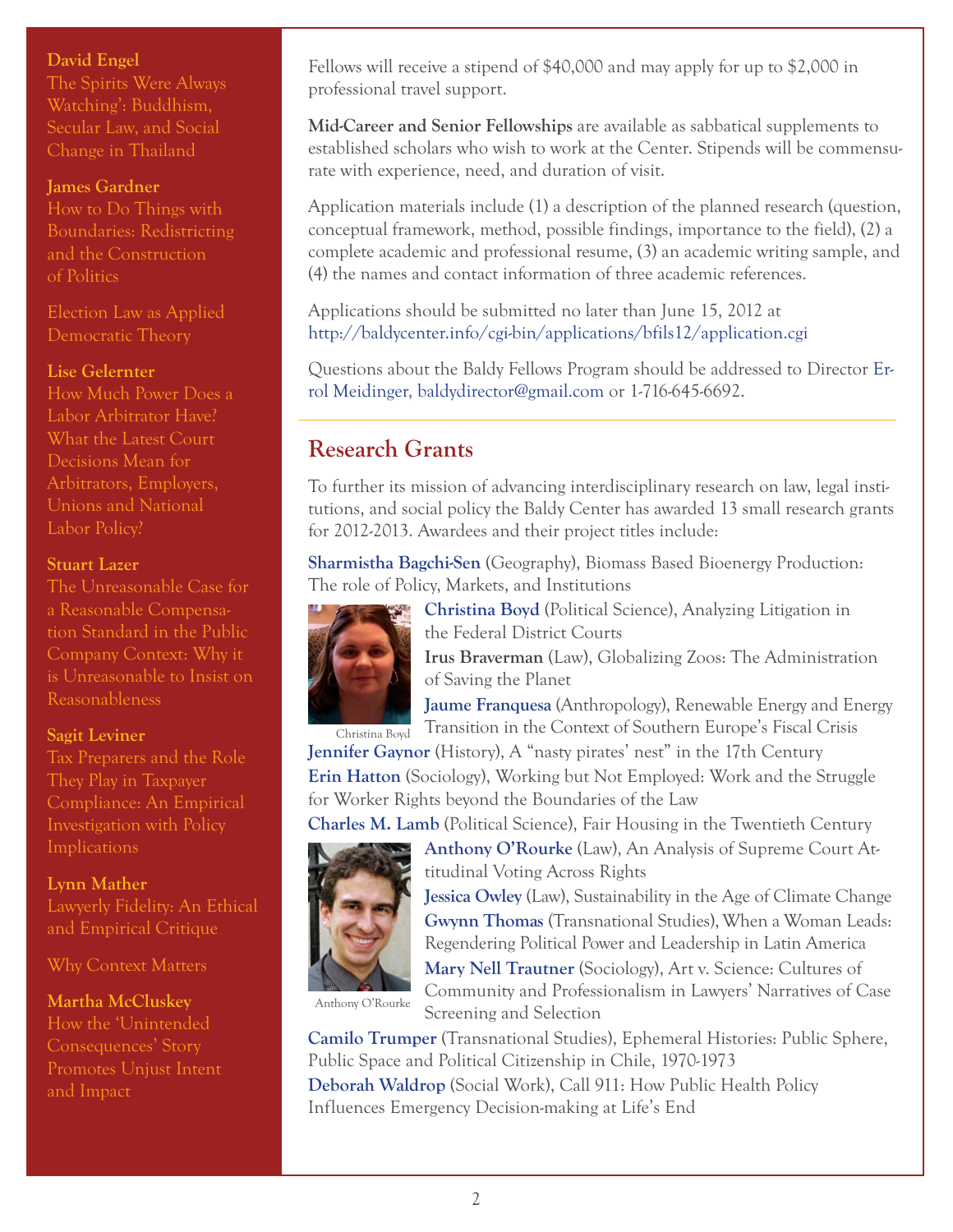**[Tara Melish &](http://papers.ssrn.com/sol3/papers.cfm?abstract_id=2029369)  [Alfred Konefsky](http://papers.ssrn.com/sol3/papers.cfm?abstract_id=2029369)** [Justice Jackson's 1946](http://papers.ssrn.com/sol3/papers.cfm?abstract_id=2029369)  [Nuremberg Reflections at](http://papers.ssrn.com/sol3/papers.cfm?abstract_id=2029369)  [Buffalo: An Introduction](http://papers.ssrn.com/sol3/papers.cfm?abstract_id=2029369)

### **[Tara Melish &](http://papers.ssrn.com/sol3/papers.cfm?abstract_id=1906834)  [Errol Meidinger](http://papers.ssrn.com/sol3/papers.cfm?abstract_id=1906834)**

[Protect, Respect, Remedy](http://papers.ssrn.com/sol3/papers.cfm?abstract_id=1906834)  [and Participate: 'New](http://papers.ssrn.com/sol3/papers.cfm?abstract_id=1906834)  [Governance' Lessons for](http://papers.ssrn.com/sol3/papers.cfm?abstract_id=1906834)  [the Ruggie Framework](http://papers.ssrn.com/sol3/papers.cfm?abstract_id=1906834)

## **[Makau Mutua](http://papers.ssrn.com/sol3/papers.cfm?abstract_id=1937903)**

[A Critique of Rights in](http://papers.ssrn.com/sol3/papers.cfm?abstract_id=1937903)  [Transitional Justice: The](http://papers.ssrn.com/sol3/papers.cfm?abstract_id=1937903)  [African Experience](http://papers.ssrn.com/sol3/papers.cfm?abstract_id=1937903)

[Sexual Orientation and](http://papers.ssrn.com/sol3/papers.cfm?abstract_id=1893040)  [Human Rights: Putting](http://papers.ssrn.com/sol3/papers.cfm?abstract_id=1893040)  [Homophobia on Trial](http://papers.ssrn.com/sol3/papers.cfm?abstract_id=1893040)

#### **[Jessica Owley](http://papers.ssrn.com/sol3/papers.cfm?abstract_id=1982833)**

[Exacted Conservation Ease](http://papers.ssrn.com/sol3/papers.cfm?abstract_id=1982833)[ments Emerging Concerns](http://papers.ssrn.com/sol3/papers.cfm?abstract_id=1982833)  [with Enforcement](http://papers.ssrn.com/sol3/papers.cfm?abstract_id=1982833) 

[Neoliberal Land](http://papers.ssrn.com/sol3/papers.cfm?abstract_id=2040827)  [Conservation and Social](http://papers.ssrn.com/sol3/papers.cfm?abstract_id=2040827)  **[Justice](http://papers.ssrn.com/sol3/papers.cfm?abstract_id=2040827)** 

## **[Chris Pashler](http://papers.ssrn.com/sol3/papers.cfm?abstract_id=2016396)**

[Smithers, What's the Name](http://papers.ssrn.com/sol3/papers.cfm?abstract_id=2016396)  [of this Gastropod? King-Size](http://papers.ssrn.com/sol3/papers.cfm?abstract_id=2016396)  [Homer and the Social Secu](http://papers.ssrn.com/sol3/papers.cfm?abstract_id=2016396)[rity Administration's Subjec](http://papers.ssrn.com/sol3/papers.cfm?abstract_id=2016396)[tive Evaluation of Fatness](http://papers.ssrn.com/sol3/papers.cfm?abstract_id=2016396) 

**[Winifred Sullivan](http://papers.ssrn.com/sol3/papers.cfm?abstract_id=1815360)** [Joan's Two Bodies: A Study](http://papers.ssrn.com/sol3/papers.cfm?abstract_id=1815360)  [in Political Anthropology](http://papers.ssrn.com/sol3/papers.cfm?abstract_id=1815360) 

**[Mateo Taussing-Rubbo](http://papers.ssrn.com/sol3/papers.cfm?abstract_id=2010707)**  [Value of Valor: Money, Med](http://papers.ssrn.com/sol3/papers.cfm?abstract_id=2010707)[als and Military Labor](http://papers.ssrn.com/sol3/papers.cfm?abstract_id=2010707) 

[The Unsacrificeable Subject?](http://papers.ssrn.com/sol3/papers.cfm?abstract_id=1940549) 

# **Baldy Center Conferences 2011 - 2012**



 Dr. Theresa Chun speaking at the "Truth and Reconciliation: Comparative Lessons for Korea" Conference

The Baldy Center hosted six major conferences in the 2011-2012 academic year and plans several more in the coming months.

# September 11-13, 2011

# **40 Years After the Attica Uprising: Looking Back, Moving Forward**

This conference sought to educate the public about the events that took place during the Attica Uprising, hear first-hand from individuals involved in hostage negotiations, better understand the impact of current prison policies, and begin the process of healing the wounds.

# October 14-15, 2011

# **Major Developments in Redistricting**

This conference explored and debated trends relating to redistricting on the national and local levels.

# October 24, 2011

**Implementing Truth and Reconciliation: Comparative Lessons for Korea** Experts on Truth and Reconciliation Commissions from around the globe came together to reflect on national experiences with implementing truth and reconciliation and to offer lessons for the recently concluded TRC process in South Korea.

# April 19-20, 2012

# **Where Now? Moving Beyond Traditional Legal Geographies**

Participating scholars sought to expand the present intellectual boundaries of the critical legal geography project through a collaborative investigation of new themes and questions.

# April 26-27, 2012

# **Beyond Jurisdiction: Wetlands Policy for the Next Generation**

This conference provided an opening platform for scholars and advocates from all perspectives to think about how the narrow focus of recent years has stagnated the thought and action necessary to take the next steps.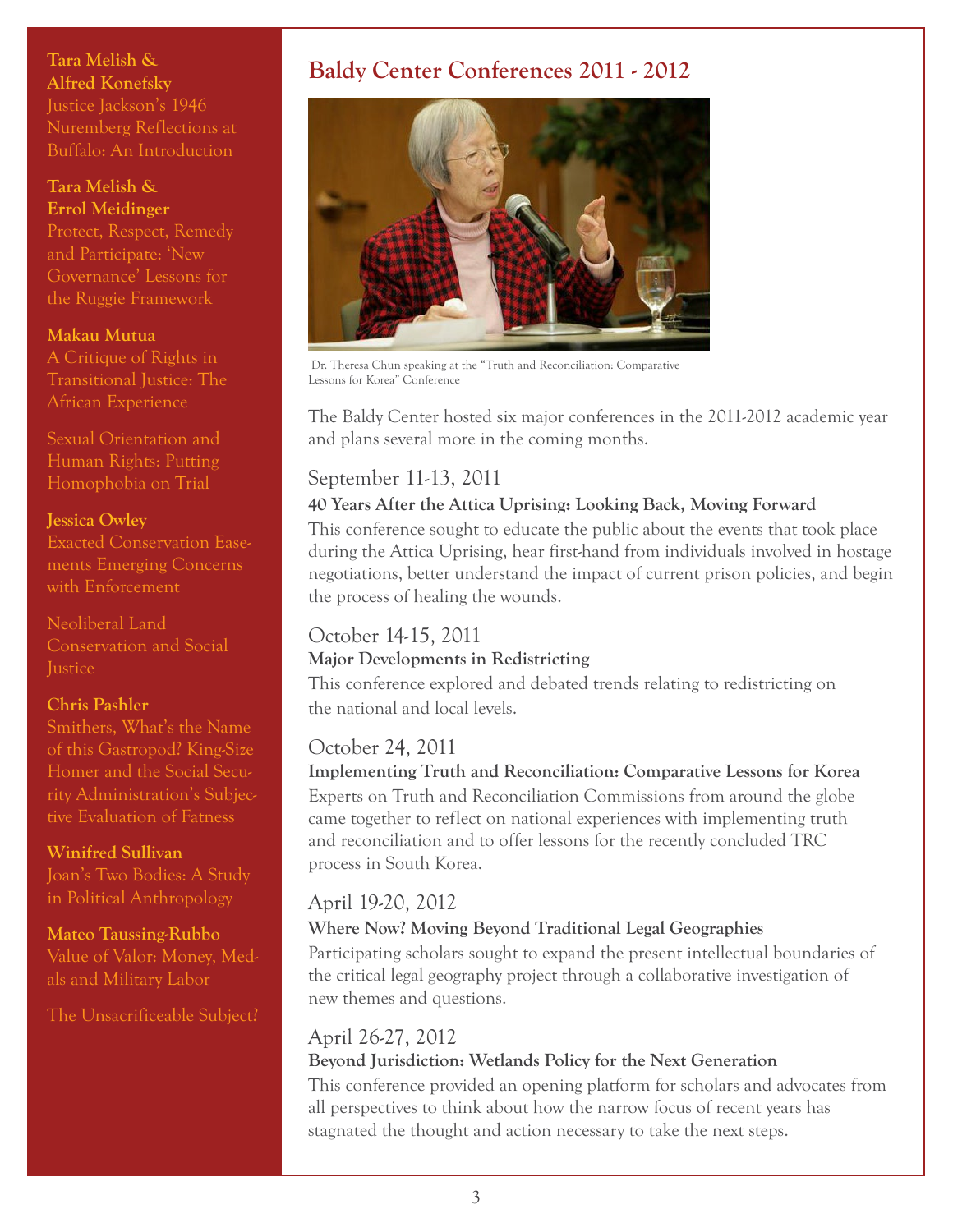## **Global Research Network**

The Baldy Center is just one node in an international network of organizations that advance interdisciplinary research on law, legal institutions and social policy. Below are some of the other members of the global network:

#### [American Bar Foundation](http://www.americanbarfoundation.org/index.html)

[The Law and Society](http://www.lawandsociety.org/)  **[Association](http://www.lawandsociety.org/)** 

[National Science Foundation](http://www.nsf.gov/)

[World Consortium of Law](http://lawandsocietyworld.org/)  [and Society](http://lawandsocietyworld.org/)

[Center for the Study of Law](http://www.law.berkeley.edu/214.htm)  [& Society University of](http://www.law.berkeley.edu/214.htm)  [California at Berkeley](http://www.law.berkeley.edu/214.htm)

[Centre for Criminology &](http://www.criminology.utoronto.ca/home/workshops_symposia.html)  [Sociolegal Studies University](http://www.criminology.utoronto.ca/home/workshops_symposia.html)  [of Toronto](http://www.criminology.utoronto.ca/home/workshops_symposia.html)

[Centre for Socio-Legal](http://www.csls.ox.ac.uk/people.php)  [Studies Oxford University](http://www.csls.ox.ac.uk/people.php)

[Center in Law, Society, and](http://clsc.soceco.uci.edu/)  [Culture at University of](http://clsc.soceco.uci.edu/)  [California Irvine](http://clsc.soceco.uci.edu/) 

[Institute for Legal Studies](http://www.law.wisc.edu/ils/)  [University of Wisconsin](http://www.law.wisc.edu/ils/)  [Law School](http://www.law.wisc.edu/ils/)

[Center for Intellectual Prop](http://indylaw.indiana.edu/centers/ip/)[erty Law and Innovation](http://indylaw.indiana.edu/centers/ip/)

[Institute on Law and Social](http://www.law.berkeley.edu/ewi.htm)  [Policy, University of](http://www.law.berkeley.edu/ewi.htm)  [California Berkeley](http://www.law.berkeley.edu/ewi.htm)

[Institute on Law and Social](http://www1.law.nyu.edu/ils/)  [Policy, University of Califor](http://www1.law.nyu.edu/ils/)[nia Berkeley](http://www1.law.nyu.edu/ils/) 

[Institute for Law & Society,](http://www1.law.nyu.edu/ils/)  [New York University](http://www1.law.nyu.edu/ils/)  [School of Law](http://www1.law.nyu.edu/ils/) 

[Centre for Innovation Law](http://www.law.utoronto.ca/visitors_content.asp?itemPath=5/12/5/0/0&contentId=367&cType=webpages)  [and Policy, University of](http://www.law.utoronto.ca/visitors_content.asp?itemPath=5/12/5/0/0&contentId=367&cType=webpages)  [Toronto School of Law](http://www.law.utoronto.ca/visitors_content.asp?itemPath=5/12/5/0/0&contentId=367&cType=webpages)

# May 18-19, 2012

#### **The Future of Heritage: Law, Ethics and Sustainability**

This conference focused on the legal and ethical issues regarding cultural heritage management on the global, national and local levels and examine the challenges facing the sustaining of that heritage for future generations.

The Baldy Center encourages you to participate in our upcoming conferences. More information can be found on the Baldy Center website:

# October 18-19, 2012 **Intimate Partner Violence: The Ripple Effect of Education, Research and Advocacy**

Will focus on local and global challenges addressing interpersonal violence (IPV) examined through various models of scholarship and concepts of advocacy.

## April 18-19, 2013

## **The Big Thaw: Sustainability Policy, Governance, and Climate Change in the Circumpolar North**

Will explore international, national, and local perceptions of environmental, cultural, social and economic change, thereby facilitating a dialogue among, policy, legal, local and scientific models.

# **The Baldy Center and the Future of Interdisciplinary Legal Studies**



For the past two years the Director and Advisory Council have been engaged in a sustained series of conversations aimed at finding the best way forward for the next phase of the Center. These conversations have included many UB faculty, colleagues from other universities with experience and wisdom to share, and public and private grant officials, among others.

Errol Meidinger

One of our most rewarding series of conversations has been Director, with a group of Distinguished Speakers on 'The Future of

Interdisciplinary Legal Studies: Predictions and Prescriptions.' The speakers who have visited, and are yet to visit, are listed below.

One of the most important results of the discussions thus far is the Baldy Fellows Program described on the first page of this newsletter. Others will follow.

A next step in this conversation will occur at the annual meeting of the Law & Society Association this June. Errol Meidinger, Director of the Baldy Center,organized and will participate in a roundtable discussion on "The Role of Research Centers in the Future of Law and Society." Michael W. McCann, President of the Law & Society Association, will chair the session. Andrew James Harding (National University of Singapore), Robert Nelson (American Bar Foundation/Northwestern U) and Kim Lane Schepple (Princeton University) will be among the participants. This panel will provide a platform for law and society research center directors and affiliates to discuss ways in which centers can work and collaborate to advance the overall project of law and society research.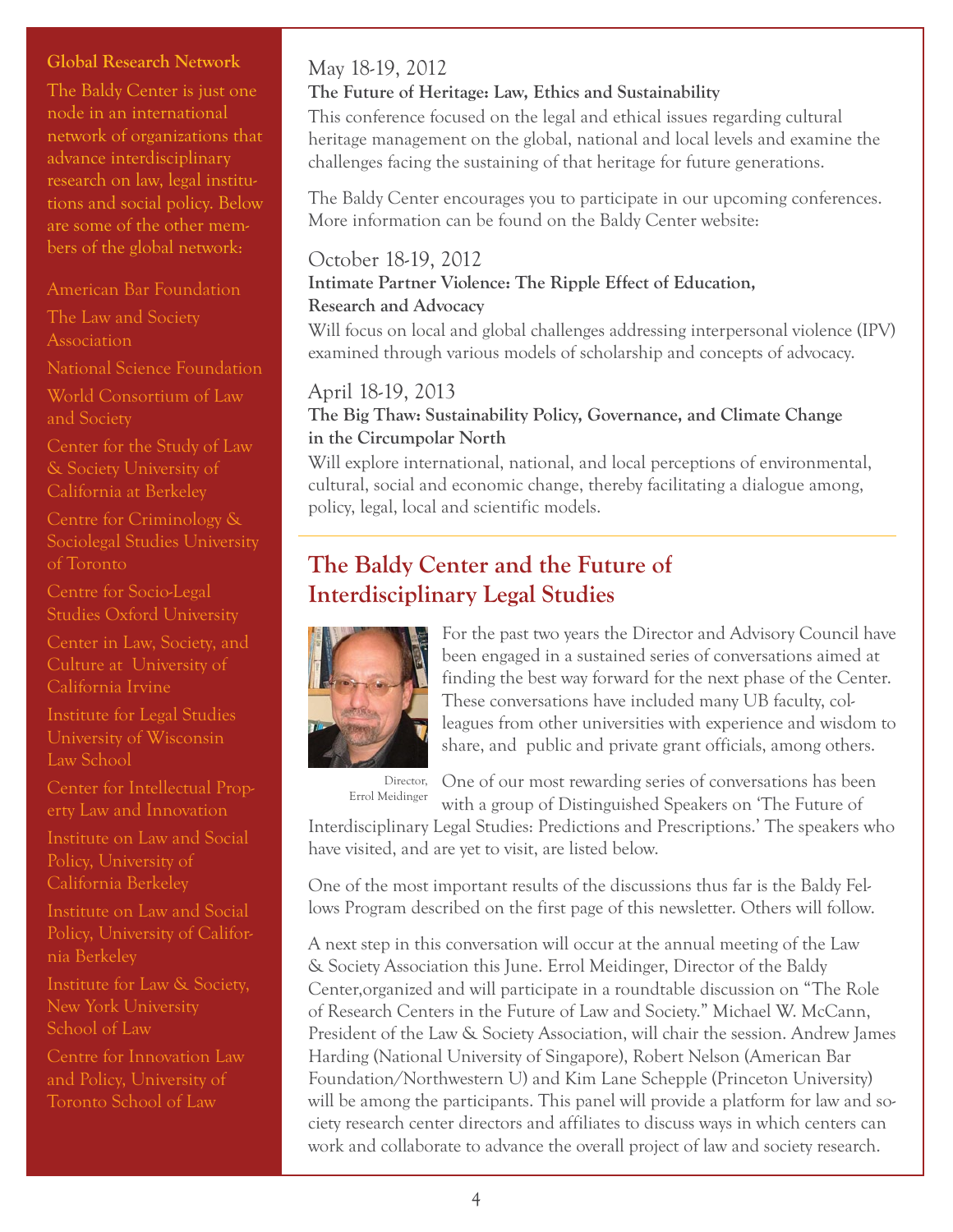# **The Future of Interdisciplinary Legal Studies Predicting and Prescriptions**

The distinguished speakers we have hosted this past year include: **[Scott Barclay,](http://www.socialwork.buffalo.edu/facstaff/scripts/faculty_page.asp?dce=dwaldrop) Drexel University, September 9, 2012 [Robert Nelson](http://www.sociology.northwestern.edu/people/faculty/robert-nelson.html) -** American Bar Foundation, Northwestern University, September 23, 2012 **[Michael McCann,](http://www.polisci.washington.edu/directory/faculty/Faculty/faculty_mccann.html)** University of Washington, October 21, 2012 **[Andrew Harding,](http://works.bepress.com/andrew_harding/)** University of Victoria, December 2, 2012 **[Mariana Valverde](http://criminology.utoronto.ca/home/mariana_valverde.html),** University of Toronto-March 2, 2012 **[Franz von Benda-Beckmann](http://www.eth.mpg.de/cms/en/people/d/fbenda/),** Max Planck Institute for Social Anthropology, April 18, 2012

Upcoming presentations by speakers and visiting scholars are available on the [Events Calendar](http://www.law.buffalo.edu/baldycenter/events.htm) and information about past events is available on the [Event](http://www.law.buffalo.edu/baldycenter/confarchive.htm)  [Archive](http://www.law.buffalo.edu/baldycenter/confarchive.htm).



Listed from left to right: Barclay, Nelson, McCann, Harding, Valverde, & Benda-Beckmann

# **The Baldy Center Advisory Council**

The Baldy Center for Law & Social Policy Advisory Council provides guidance and makes recommendations regarding the Center's future, vision, mission and policies. The Committee consists of (see pictures below, left to right)



**[Sharmistha Bagchi-Sen](http://www.acsu.buffalo.edu/~geosbs/)** (Professor and Chair of Geography) Research includes international business, high technology innovation, labor markets and the aging workforce.

**[Guyora Binder](http://law.buffalo.edu/Faculty_And_Staff/dynamic_general_profile.asp?faculty=binder_guyora)** (SUNY Distinguished Professor of Law) Research in the areas of jurisprudence, criminal law, constitutional law, and international law.

**[Robert Granfield](http://sociology.buffalo.edu/faculty_staff/faculty/granfield/)** (Professor and Chair of Sociology; Co-Founder, Civic Engagement and Public Policy) Research on the role of the legal profession in law and legal institutions and on the sociology of alcohol and drug use with an emphasis on natural recovery from addiction.

**[Stephanie Phillips](http://law.buffalo.edu/Faculty_And_Staff/dynamic_general_profile.asp?faculty=phillips_stephanie)** (Professor of Law) Founding member of the Workshop on Critical Race Theory. Research interests in law and religion, and interactions between race, gender, and sexuality.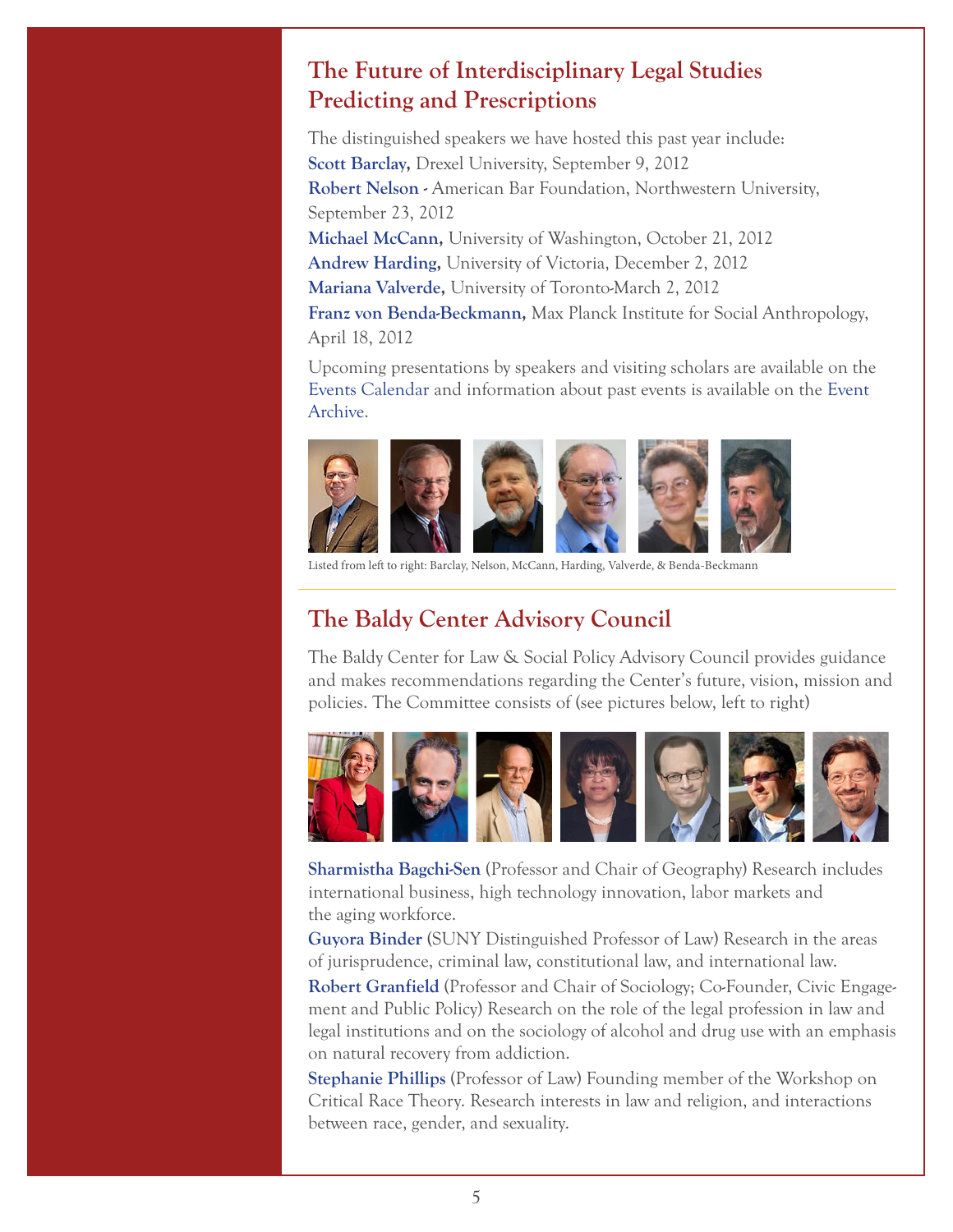**[Kenneth Shockley](http://philosophy.buffalo.edu/people/faculty/shockley/)** (Associate Professor of Philosophy) Research on indirect consequentialism, problems of partiality and the normative requirements of group membership, environmental values and public policy.

**[Mateo Taussing-Rubbo](http://philosophy.buffalo.edu/people/faculty/shockley/)** (Associate Professor of Law) Research on the reshaping of legal categories such as citizenship, sovereignty, and property through the deployment of powerful social and political categories such as sacrifice and gift.

**[James Wooten](http://law.buffalo.edu/Faculty_And_Staff/dynamic_general_profile.asp?faculty=wooten_james)** (Professor of Law) Research on tax and regulatory policies affecting retirement plans, health plans, and other employee benefit plans. Member of the National Academy of Social Insurance.

# **The Baldy Center for Law & Social Policy** About Us



 Distinguished Speaker, Scott Barclay (Drexel University)-Speaking on Future Directions in Law and Social Sciences.

The Baldy Center for Law & Social Policy is an endowed, internationally recognized institute that advances interdisciplinary research on law, legal institutions and social policy at the State University of New York (SUNY) in Buffalo.

More than 150 faculty members from numerous departments participate in Baldy Center research, conferences, consortia, and publications.

The Center maintains cooperative ties to other interdisciplinary research centers and co-sponsors a network of socio-legal scholars in the Great Lakes Region. The Baldy Center also hosts distinguished scholars from around the world as visitors, speakers, fellows and conference participants.

# **The Baldy Center Staff**



**[Errol Meidinger](http://law.buffalo.edu/Faculty_And_Staff/dynamic_general_profile.asp?faculty=meidinger_errol)** is the Director of the Baldy Center. He holds both a J.D. and a Ph.D.(Sociology) from Northwestern University. His recent research has focused on efforts to use "supragovernmental" regulatory programs, such as environmental certification and fair labor standards programs, to improve the social and environmental performance of business. He is currently working on two related research projects. The first

focuses on interactions among public and private transnational governance organizations and is a collaboration with several scholars at other universities. The second seeks to understand the growing use by governments of limitations on access to their markets to promote environmentally and socially desirable behavior in other states.